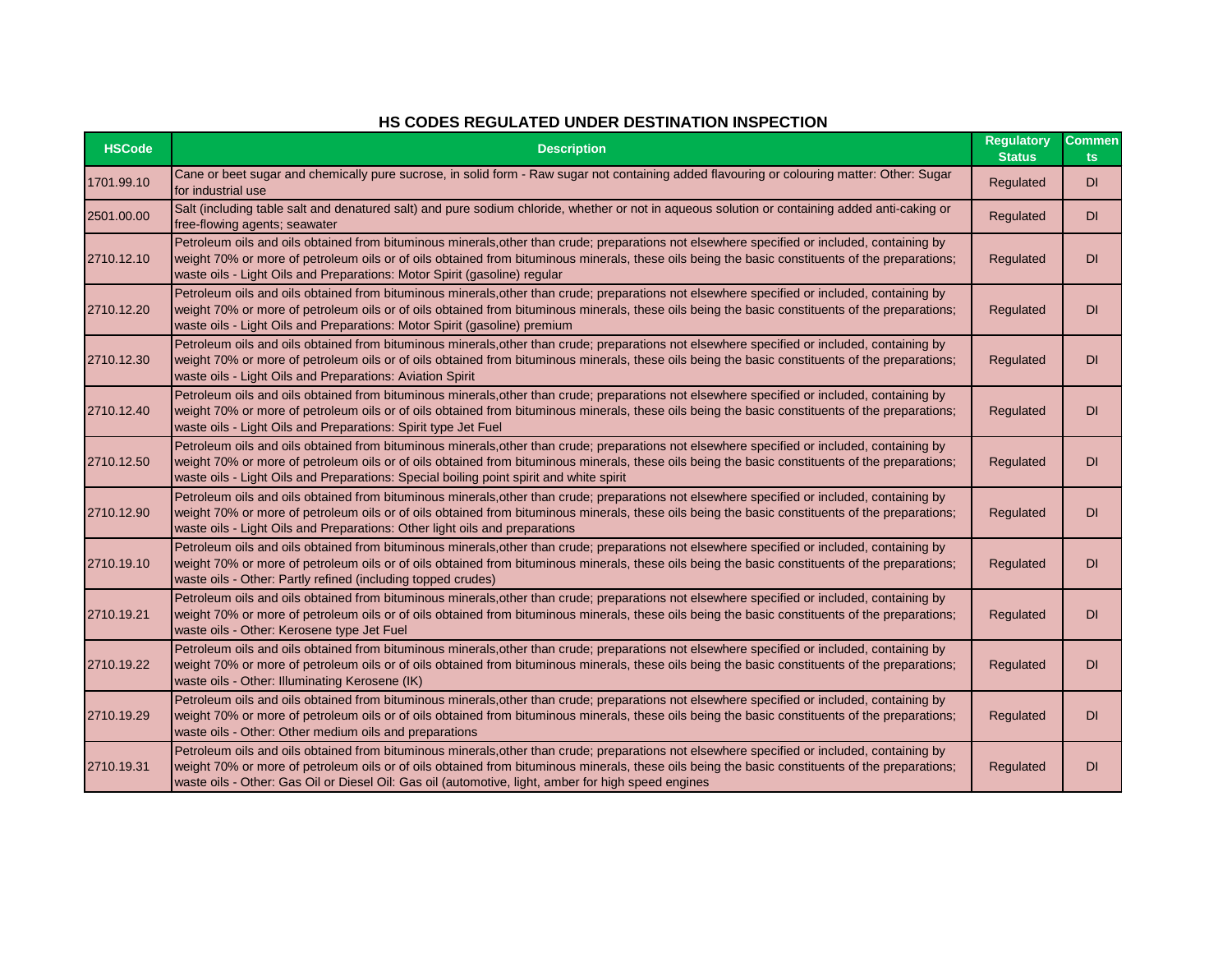| 2710.19.32 | Petroleum oils and oils obtained from bituminous minerals, other than crude; preparations not elsewhere specified or included, containing by<br>weight 70% or more of petroleum oils or of oils obtained from bituminous minerals, these oils being the basic constituents of the preparations;<br>waste oils - Other: Gas Oil or Diesel Oil: Diesel oil (industrial heavy, black, for low speed marine and stationery engines                | Regulated | <b>DI</b> |
|------------|-----------------------------------------------------------------------------------------------------------------------------------------------------------------------------------------------------------------------------------------------------------------------------------------------------------------------------------------------------------------------------------------------------------------------------------------------|-----------|-----------|
| 2710.19.39 | Petroleum oils and oils obtained from bituminous minerals, other than crude; preparations not elsewhere specified or included, containing by<br>weight 70% or more of petroleum oils or of oils obtained from bituminous minerals, these oils being the basic constituents of the preparations;<br>waste oils - Other: Gas Oil or Diesel Oil: Other gas oils                                                                                  | Regulated | <b>DI</b> |
| 2710.19.41 | Petroleum oils and oils obtained from bituminous minerals, other than crude; preparations not elsewhere specified or included, containing by<br>weight 70% or more of petroleum oils or of oils obtained from bituminous minerals, these oils being the basic constituents of the preparations;<br>waste oils - Other: Residual Oils: Residual fuel oils(marine, furnace and similar fuel oils) of a Kinematic viscosity of 125 centistrokes  | Regulated | <b>DI</b> |
| 2710.19.42 | Petroleum oils and oils obtained from bituminous minerals, other than crude; preparations not elsewhere specified or included, containing by<br>weight 70% or more of petroleum oils or of oils obtained from bituminous minerals, these oils being the basic constituents of the preparations;<br>waste oils - Other: Residual Oils: Residual fuel oils (marine, furnace and similar fuel oils) of a Kinematic viscosity of 180 centistrokes | Regulated | <b>DI</b> |
| 2710.19.43 | Petroleum oils and oils obtained from bituminous minerals, other than crude; preparations not elsewhere specified or included, containing by<br>weight 70% or more of petroleum oils or of oils obtained from bituminous minerals, these oils being the basic constituents of the preparations;<br>waste oils - Other: Residual Oils: Residual fuel oils (marine, furnace and similar fuel oils) of a Kinematic viscosity of 280 centistrokes | Regulated | DI        |
| 2710.19.49 | Petroleum oils and oils obtained from bituminous minerals, other than crude; preparations not elsewhere specified or included, containing by<br>weight 70% or more of petroleum oils or of oils obtained from bituminous minerals, these oils being the basic constituents of the preparations;<br>waste oils - Other: Residual Oils: Other residual fuels                                                                                    | Regulated | <b>DI</b> |
| 2710.19.51 | Petroleum ons and ons obtained from bituminous minerals,other than crude; preparations not eisewhere specified or included, containing by<br>weight 70% or more of petroleum oils or of oils obtained from bituminous minerals, these oils being the basic constituents of the preparations;<br>waste oils Other Other Lubricating oils                                                                                                       | Regulated | <b>DI</b> |
| 2710.19.52 | Petroleum oils and oils obtained from bituminous minerals, other than crude; preparations not elsewhere specified or included, containing by<br>weight 70% or more of petroleum oils or of oils obtained from bituminous minerals, these oils being the basic constituents of the preparations;<br>waste oils - Other: Other: Lubricating greases                                                                                             | Regulated | DI        |
| 2710.19.53 | Petroleum oils and oils obtained from bituminous minerals, other than crude; preparations not elsewhere specified or included, containing by<br>weight 70% or more of petroleum oils or of oils obtained from bituminous minerals, these oils being the basic constituents of the preparations;<br>waste oils - Other: Other: Mould release oils                                                                                              | Regulated | DI        |
| 2710.19.54 | Petroleum oils and oils obtained from bituminous minerals, other than crude; preparations not elsewhere specified or included, containing by<br>weight 70% or more of petroleum oils or of oils obtained from bituminous minerals, these oils being the basic constituents of the preparations;<br>waste oils - Other: Other: Batching oils                                                                                                   | Regulated | <b>DI</b> |
| 2710.19.56 | Petroleum oils and oils obtained from bituminous minerals, other than crude; preparations not elsewhere specified or included, containing by<br>weight 70% or more of petroleum oils or of oils obtained from bituminous minerals, these oils being the basic constituents of the preparations;<br>waste oil - Other: Other: Non-lubrcating oils (cutting oils, coolants, anti-rust, brake fluids and similar oils nes.                       | Regulated | <b>DI</b> |
| 2710.19.59 | Petroleum oils and oils obtained from bituminous minerals, other than crude; preparations not elsewhere specified or included, containing by<br>weight 70% or more of petroleum oils or of oils obtained from bituminous minerals, these oils being the basic constituents of the preparations;<br>waste oils - Other: Other: Other                                                                                                           | Regulated | <b>DI</b> |
| 2711.13.00 | Petroleum gases and other gaseous hydrocarbons - Liquefied: Butanes                                                                                                                                                                                                                                                                                                                                                                           | Regulated | <b>DI</b> |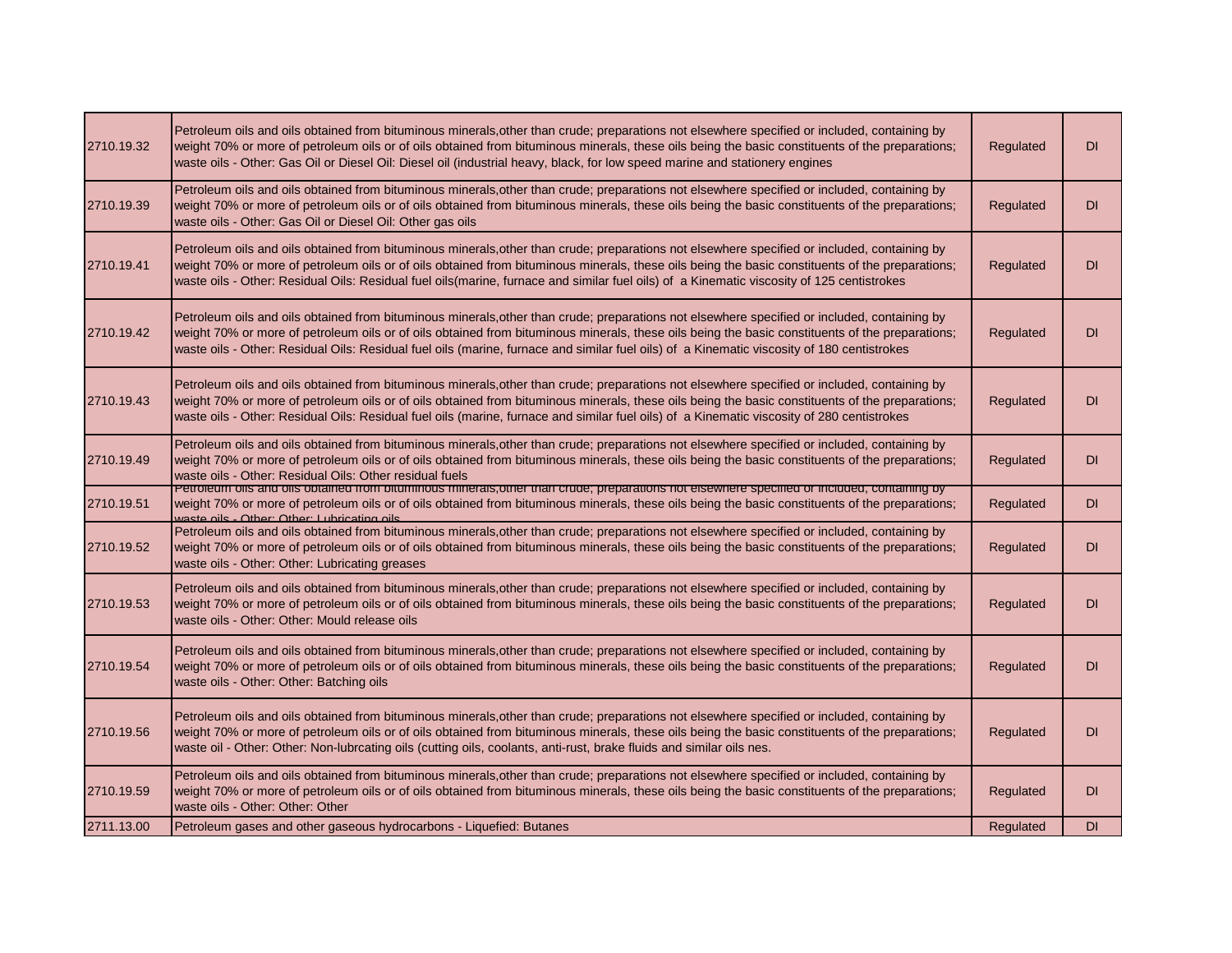| 2713.11.00 | Petroleum coke, petroleum bitumen and other residues of petroleum oils or of oils obtained from bituminous minerals - Petroleum coke: Not<br>calcined                                                                                                                                                                                                            | Regulated | <b>DI</b> |
|------------|------------------------------------------------------------------------------------------------------------------------------------------------------------------------------------------------------------------------------------------------------------------------------------------------------------------------------------------------------------------|-----------|-----------|
| 2713.12.00 | Petroleum coke, petroleum bitumen and other residues of petroleum oils or of oils obtained from bituminous minerals - Petroleum coke:<br>Calcined                                                                                                                                                                                                                | Regulated | <b>DI</b> |
| 2713.20.00 | Petroleum coke, petroleum bitumen and other residues of petroleum oils or of oils obtained from bituminous minerals - Petroleum bitumen                                                                                                                                                                                                                          | Regulated | <b>DI</b> |
| 2713.90.00 | Petroleum coke, petroleum bitumen and other residues of petroleum oils or of oils obtained from bituminous minerals - Other residues of<br>petroleum oils or of oils obtained from bituminous minerals                                                                                                                                                           | Regulated | <b>DI</b> |
| 2714.10.00 | Bitumen and asphalt, natural; bituminous or oil shale and tar sands; asphaltites and asphaltic rocks - Bituminous or oil shale and tar sands                                                                                                                                                                                                                     | Regulated | <b>DI</b> |
| 2714.90.00 | Bitumen and asphalt, natural; bituminous or oil shale and tar sands; asphaltites and asphaltic rocks - Other                                                                                                                                                                                                                                                     | Regulated | <b>DI</b> |
| 2715.00.00 | Bituminous mixtures based on natural asphalt, on natural bitumen, on petroleum bitumen, on mineral tar or on mineral tar pitch (for example,<br>bituminous mastics, cut-backs)                                                                                                                                                                                   | Regulated | <b>DI</b> |
| 3101.00.00 | Animal or vegetable fertilisers, whether or not mixed together or chemically treated; fertilisers produced by the mixing or<br>chemical treatment of animal or vegetable products                                                                                                                                                                                | Regulated | <b>DI</b> |
| 3102.10.00 | Mineral or chemical fertilisers, nitrogenous - Urea, whether or not in aqueous solution - Ammonium sulphate; double salts and mixtures of<br>ammonium sulphate and ammonium nitrate                                                                                                                                                                              | Regulated | <b>DI</b> |
| 3102.21.00 | Mineral or chemical fertilisers, nitrogenous - Ammonium sulphate; double salts and mixtures of ammonium<br>sulphate and ammonium nitrate: Ammonium sulphate                                                                                                                                                                                                      | Regulated | DI.       |
| 3102.29.00 | Mineral or chemical fertilisers, nitrogenous - Ammonium sulphate; double salts and mixtures of ammonium<br>sulphate and ammonium nitrate: Other                                                                                                                                                                                                                  | Regulated | <b>DI</b> |
| 3102.30.00 | Mineral or chemical fertilisers, nitrogenous - Ammonium nitrate, whether or not in aqueous solution                                                                                                                                                                                                                                                              | Regulated | <b>DI</b> |
| 3102.40.00 | Mineral or chemical fertilisers, nitrogenous - Mixtures of ammonium nitrate with calcium carbonate or other inorganic non-fertilising substances                                                                                                                                                                                                                 | Regulated | <b>DI</b> |
| 3102.50.00 | Mineral or chemical fertilisers, nitrogenous - Sodium nitrate                                                                                                                                                                                                                                                                                                    | Regulated | <b>DI</b> |
| 3102.60.00 | Mineral or chemical fertilisers, nitrogenous. - Double salts and mixtures of calcium nitrate and ammonium nitrate                                                                                                                                                                                                                                                | Regulated | DI        |
| 3102.80.00 | Mineral or chemical fertilisers, nitrogenous - Mixtures of urea and ammonium nitrate in aqueous or ammoniacal solution                                                                                                                                                                                                                                           | Regulated | DI        |
| 3102.90.00 | Mineral or chemical fertilisers, nitrogenous - Other, including mixtures not specified in the foregoing subheadings                                                                                                                                                                                                                                              | Regulated | DI        |
| 3103.11.00 | Mineral or chemical fertilisers, phosphatic - Superphosphates: Containing by weight 35 % or more of diphosphorus pentaoxide (P2O5)                                                                                                                                                                                                                               | Regulated | <b>DI</b> |
| 3103.19.00 | Mineral or chemical fertilisers, phosphatic - Containing by weight 35 % or more of diphosphorus pentaoxide (P2O5): Other                                                                                                                                                                                                                                         | Regulated | <b>DI</b> |
| 3103.90.00 | Mineral or chemical fertilisers, phosphatic - Other                                                                                                                                                                                                                                                                                                              | Regulated | DI        |
| 3104.20.00 | Mineral or chemical fertilisers, potassic - Potassium chloride                                                                                                                                                                                                                                                                                                   | Regulated | DI        |
| 3104.30.00 | Mineral or chemical fertilisers, potassic - Potassium sulphate                                                                                                                                                                                                                                                                                                   | Regulated | DI        |
| 3104.90.00 | Mineral or chemical fertilisers, potassic - Other                                                                                                                                                                                                                                                                                                                | Regulated | <b>DI</b> |
| 3105.10.00 | Mineral or chemical fertilisers containing two or three of the fertilising elements nitrogen, phosphorus and potassium; other fertilisers; goods of<br>this Chapter in tablets or similar forms or in packages of a gross weight not exceeding 10 kg - Goods of this Chapter in tablets or similar forms<br>or in packages of a gross weight not exceeding 10 kg | Regulated | <b>DI</b> |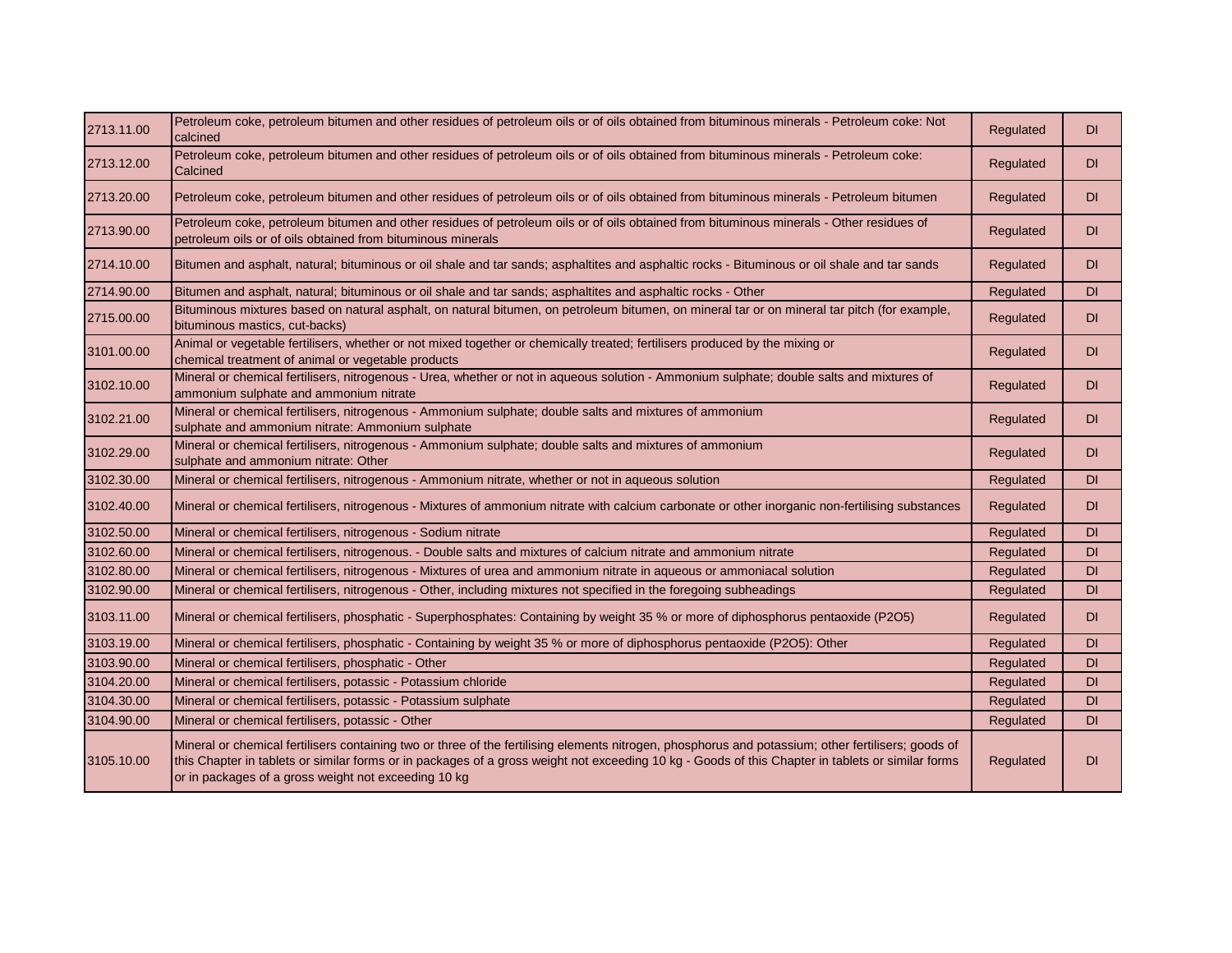| 3105.20.00 | Mineral or chemical fertilisers containing two or three of the fertilising elements nitrogen, phosphorus and potassium; other fertilisers; goods of<br>this Chapter in tablets or similar forms or in packages of a gross weight not exceeding 10 kg - Mineral or chemical fertilisers containing the<br>three fertilising elements nitrogen, phosphorus and potassium                                  | Regulated | <b>DI</b> |
|------------|---------------------------------------------------------------------------------------------------------------------------------------------------------------------------------------------------------------------------------------------------------------------------------------------------------------------------------------------------------------------------------------------------------|-----------|-----------|
| 3105.30.00 | Mineral or chemical fertilisers containing two or three of the fertilising elements nitrogen, phosphorus and potassium; other fertilisers; goods of<br>this Chapter in tablets or similar forms or in packages of a gross weight not exceeding 10 kg - Diammonium hydrogenorthophosphate<br>(diammonium phosphate)                                                                                      | Regulated | <b>DI</b> |
| 3105.40.00 | Mineral or chemical fertilisers containing two or three of the fertilising elements nitrogen, phosphorus and potassium; other fertilisers; goods of<br>this Chapter in tablets or similar forms or in packages of a gross weight not exceeding 10 kg - Ammonium dihydrogenorthophosphate<br>(monoammonium phosphate) and mixtures thereof with diammonium hydrogenorthophosphate (diammonium phosphate) | Regulated | <b>DI</b> |
| 3105.51.00 | Mineral or chemical fertilisers containing two or three of the fertilising elements nitrogen, phosphorus and potassium; other fertilisers; goods of<br>this Chapter in tablets or similar forms or in packages of a gross weight not exceeding 10 kg - Other mineral or chemical fertilisers containing<br>the two fertilising elements nitrogen and phosphorus: Containing nitrates and phosphates     | Regulated | <b>DI</b> |
| 3105.59.00 | Mineral or chemical fertilisers containing two or three of the fertilising elements nitrogen, phosphorus and potassium; other fertilisers; goods of<br>this Chapter in tablets or similar forms or in packages of a gross weight not exceeding 10 kg. - Other mineral or chemical fertilisers containing<br>the two fertilising elements nitrogen and phosphorus: Other                                 | Regulated | <b>DI</b> |
| 3105.60.00 | Mineral or chemical fertilisers containing two or three of the fertilising elements nitrogen, phosphorus and potassium; other fertilisers; goods of<br>this Chapter in tablets or similar forms or in packages of a gross weight not exceeding 10 kg - Mineral or chemical fertilisers containing the two<br>fertilising elements phosphorus and potassium                                              | Regulated | <b>DI</b> |
| 3105.90.00 | Mineral or chemical fertilisers containing two or three of the fertilising elements nitrogen, phosphorus and potassium; other fertilisers; goods of<br>this Chapter in tablets or similar forms or in packages of a gross weight not exceeding 10 kg - Other                                                                                                                                            | Regulated | <b>DI</b> |
| 3819.00.00 | Hydraulic brake fluids and other prepared liquids for hydraulic transmission, not containing or containing less than 70 % by weight of petroleum<br>oils or oils obtained from bituminous minerals.                                                                                                                                                                                                     | Regulated | <b>DI</b> |
| 4014.10.00 | Hygienic or pharmaceutical articles (including teats), of vulcanised rubber other than hard rubber, with or without fittings of hard rubber - Sheath<br>contraceptives                                                                                                                                                                                                                                  | Regulated | <b>DI</b> |
| 5607.50.00 | Twine, cordage, ropes and cables, whether or not plaited or braided and whether or not impregnated, coated, covered or sheathed with rubber<br>or plastics - Of other synthetic fibres                                                                                                                                                                                                                  | Regulated | <b>DI</b> |
| 5608.11.00 | Knotted netting of twine, cordage or rope; made up fishing nets and other made up nets, of textile materials - Of man-made textile materials:<br>Made up fishing nets                                                                                                                                                                                                                                   | Regulated | <b>DI</b> |
| 6905.10.00 | Roofing tiles, chimney-pots, cowls, chimney liners, architectural ornaments and other ceramic constructional goods - Roofing tiles                                                                                                                                                                                                                                                                      | Regulated | <b>DI</b> |
| 6905.90.00 | Roofing tiles, chimney-pots, cowls, chimney liners, architectural ornaments and other ceramic constructional goods - Other                                                                                                                                                                                                                                                                              | Regulated | <b>DI</b> |
| 7208.10.00 | Flat-rolled products of iron or non-alloy steel, of a width of 600 mm or more, hot-rolled, not clad, plated or coated - In coils, not further worked<br>than hot-rolled, with patterns in relief                                                                                                                                                                                                        | Regulated | <b>DI</b> |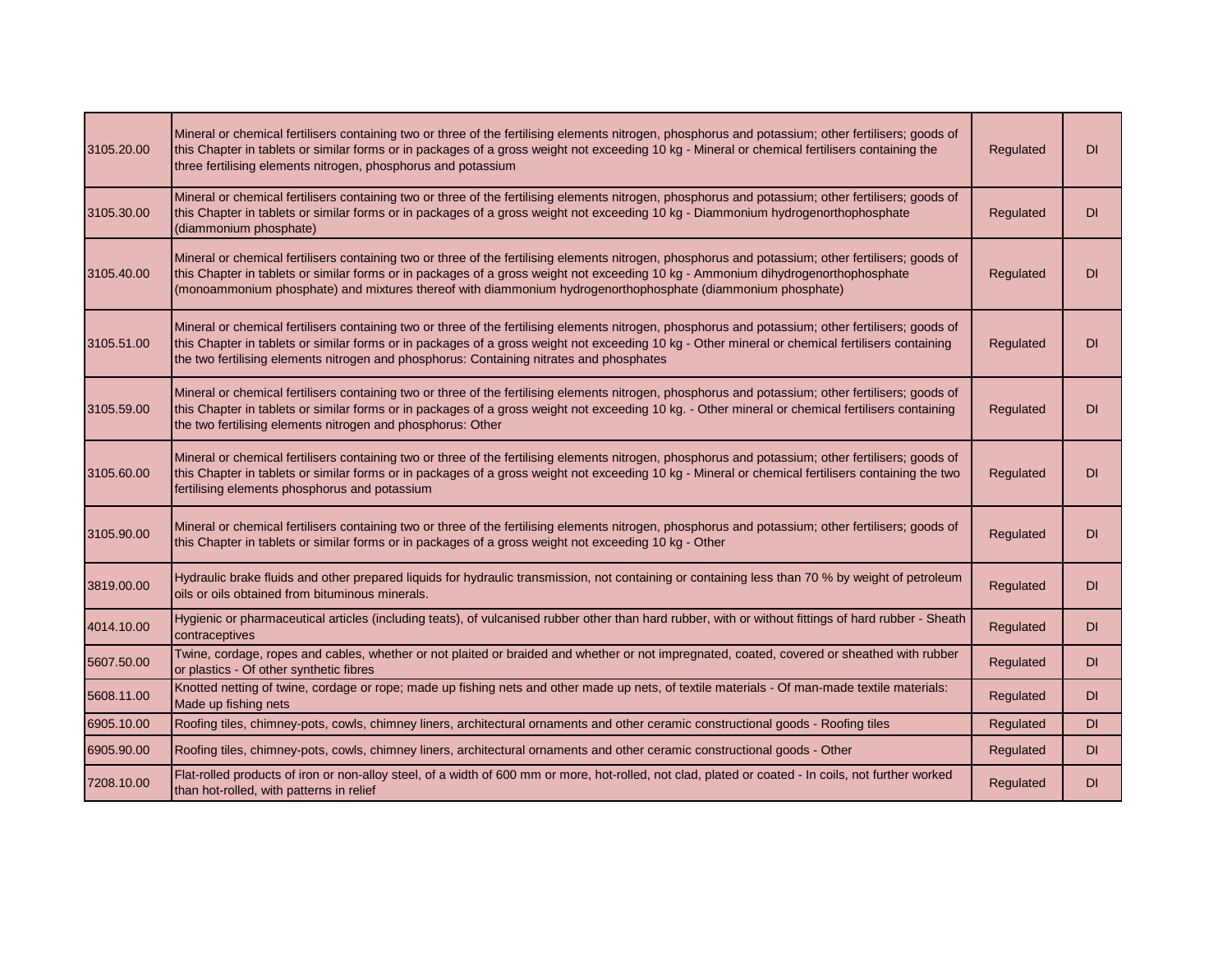| 7208.25.00 | Flat-rolled products of iron or non-alloy steel, of a width of 600 mm or more, hot-rolled, not clad, plated or coated - Other, in coils, not further<br>worked than hot-rolled, pickled: Of a thickness of 4.75 mm or more                                        | Regulated | DI        |
|------------|-------------------------------------------------------------------------------------------------------------------------------------------------------------------------------------------------------------------------------------------------------------------|-----------|-----------|
| 7208.26.00 | Flat-rolled products of iron or non-alloy steel, of a width of 600 mm or more, hot-rolled, not clad, plated or coated - Other, in coils, not further<br>worked than hot-rolled, pickled: Of a thickness of 3 mm or more but less than 4.75 mm                     | Regulated | <b>DI</b> |
| 7208.27.00 | Flat-rolled products of iron or non-alloy steel, of a width of 600 mm or more, hot-rolled, not clad, plated or coated - Other, in coils, not further<br>worked than hot-rolled, pickled: Of a thickness of less than 3 mm                                         | Regulated | DI        |
| 7208.36.00 | Flat-rolled products of iron or non-alloy steel, of a width of 600 mm or more, hot-rolled, not clad, plated or coated - Other, in coils, not further<br>worked than hot-rolled: Of a thickness exceeding 10 mm                                                    | Regulated | DI        |
| 7208.37.00 | Flat-rolled products of iron or non-alloy steel, of a width of 600 mm or more, hot-rolled, not clad, plated or coated - Other, in coils, not further<br>worked than hot-rolled: Of a thickness of 4.75 mm or more but not exceeding 10 mm                         | Regulated | DI        |
| 7208.38.00 | Flat-rolled products of iron or non-alloy steel, of a width of 600 mm or more, hot-rolled, not clad, plated or coated - Other, in coils, not further<br>worked than hot-rolled: Of a thickness of 3 mm or more but less than 4.75 mm                              | Regulated | DI        |
| 7208.39.00 | Flat-rolled products of iron or non-alloy steel, of a width of 600 mm or more, hot-rolled, not clad, plated or coated - Other, in coils, not further<br>worked than hot-rolled: Of a thickness of less than 3 mm                                                  | Regulated | DI        |
| 7208.40.00 | Flat-rolled products of iron or non-alloy steel, of a width of 600 mm or more, hot-rolled, not clad, plated or coated - Not in coils, not further<br>worked than hot-rolled, with patterns in relief                                                              | Regulated | <b>DI</b> |
| 7208.51.00 | Flat-rolled products of iron or non-alloy steel, of a width of 600 mm or more, hot-rolled, not clad, plated or coated - Other, not in coils, not further<br>worked than hot-rolled: Of a thickness exceeding 10 mm                                                | Regulated | DI        |
| 7208.52.00 | Flat-rolled products of iron or non-alloy steel, of a width of 600 mm or more, hot-rolled, not clad, plated or coated - Other, not in coils, not further<br>worked than hot-rolled: Of a thickness of 4.75 mm or more but not exceeding 10 mm                     | Regulated | DI        |
| 7208.53.00 | Flat-rolled products of iron or non-alloy steel, of a width of 600 mm or more, hot-rolled, not clad, plated or coated - Other, not in coils, not further<br>worked than hot-rolled: Of a thickness of 3 mm or more but less than 4.75 mm                          | Regulated | DI        |
| 7208.54.00 | Flat-rolled products of iron or non-alloy steel, of a width of 600 mm or more, hot-rolled, not clad, plated or coated - Other, not in coils, not further<br>worked than hot-rolled: Of a thickness of less than 3 mm                                              | Regulated | <b>DI</b> |
| 7208.90.00 | Flat-rolled products of iron or non-alloy steel, of a width of 600 mm or more, hot-rolled, not clad, plated or coated - Other                                                                                                                                     | Regulated | <b>DI</b> |
| 7209.15.00 | Flat-rolled products of iron or non-alloy steel, of a width of 600 mm or more, cold-rolled (cold-reduced), not clad, plated or coated - In coils, not<br>further worked than cold- rolled (cold-reduced): Of a thickness of 3 mm or more                          | Regulated | DI        |
| 7209.16.00 | Flat-rolled products of iron or non-alloy steel, of a width of 600 mm or more, cold-rolled (cold-reduced), not clad, plated or coated - In coils, not<br>further worked than cold- rolled (cold-reduced): Of a thickness exceeding 1 mm but less than 3 mm        | Regulated | DI        |
| 7209.17.00 | Flat-rolled products of iron or non-alloy steel, of a width of 600 mm or more, cold-rolled (cold-reduced), not clad, plated or coated - In coils, not<br>further worked than cold- rolled (cold-reduced): Of a thickness of 0.5 mm or more but not exceeding 1 mm | Regulated | DI        |
| 7209.18.00 | Flat-rolled products of iron or non-alloy steel, of a width of 600 mm or more, cold-rolled (cold-reduced), not clad, plated or coated - In coils, not<br>further worked than cold- rolled (cold-reduced): Of a thickness of less than 0.5 mm                      | Regulated | <b>DI</b> |
| 7209.25.00 | Flat-rolled products of iron or non-alloy steel, of a width of 600 mm or more, cold-rolled (cold-reduced), not clad, plated or coated - Not in coils,<br>not further worked than cold- rolled (cold- reduced): Of a thickness of 3 mm or more                     | Regulated | DI        |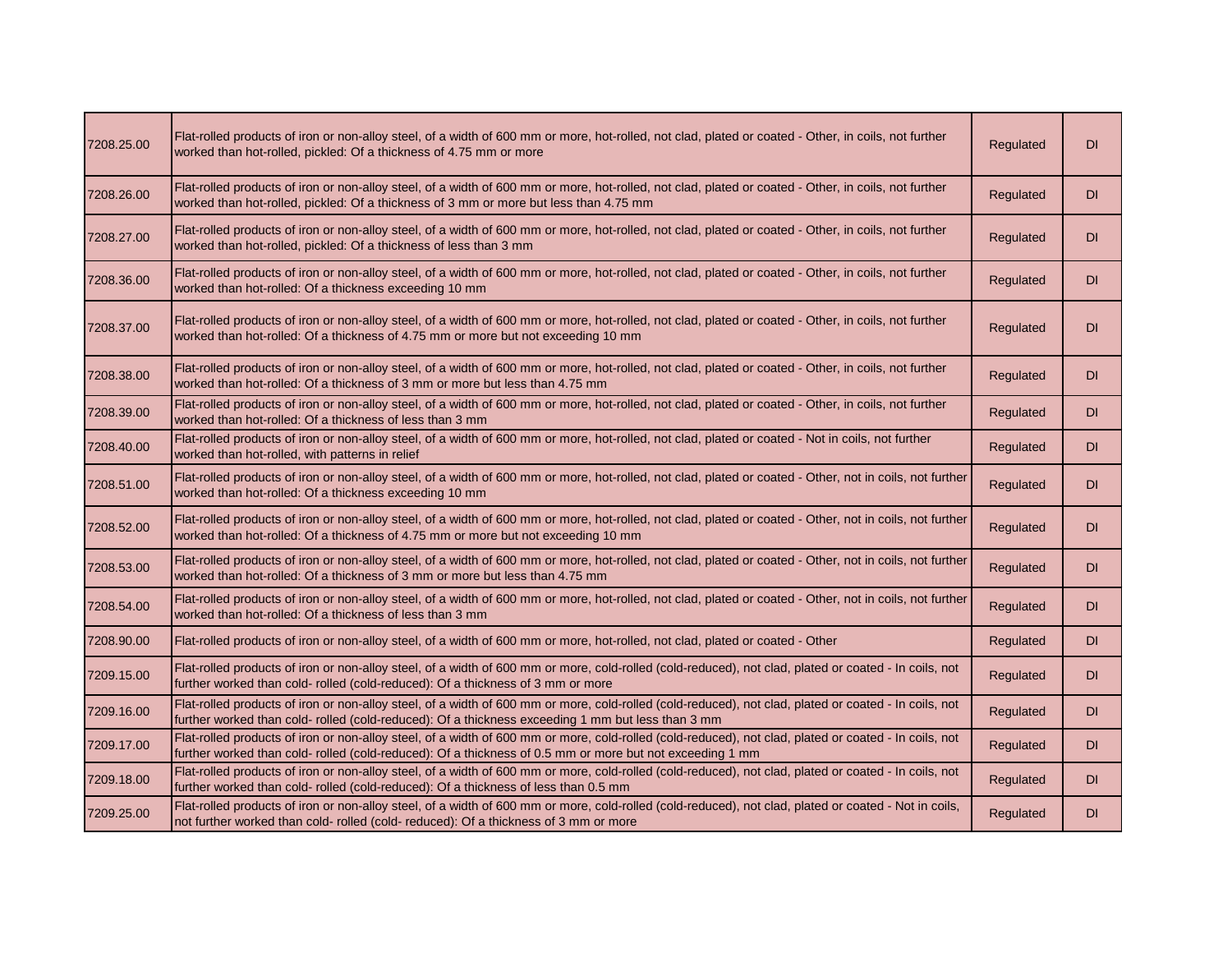| 7209.26.00 | Flat-folled products of fron or non-alloy steel, or a width or out mim or more, cold-folled (cold-reduced), not clad, plated or coated - Not in colls,<br>of further worked than cold- rolled (cold- reduced): Of a thickness exceeding 1 mm but less than 3 mm                                                    | Regulated | <b>DI</b> |
|------------|--------------------------------------------------------------------------------------------------------------------------------------------------------------------------------------------------------------------------------------------------------------------------------------------------------------------|-----------|-----------|
| 7209.27.00 | Flat-rolled products of iron or non-alloy steel, of a width of 600 mm or more, cold-rolled (cold-reduced), not clad, plated or coated - Not in coils,<br>not further worked than cold- rolled (cold- reduced): Of a thickness of 0.5 mm or more but not exceeding 1 mm                                             | Regulated | DI        |
| 7209.28.00 | Flat-rolled products of iron or non-alloy steel, of a width of 600 mm or more, cold-rolled (cold-reduced), not clad, plated or coated - Not in coils,<br>not further worked than cold- rolled (cold- reduced): Of a thickness of less than 0.5 mm                                                                  | Regulated | DI        |
| 7209.90.00 | Flat-rolled products of iron or non-alloy steel, of a width of 600 mm or more, cold-rolled (cold-reduced), not clad, plated or coated - Other                                                                                                                                                                      | Regulated | DI        |
| 7210.11.00 | Flat-rolled products of iron or non-alloy steel, of a width of 600 mm or more, clad, plated or coated - Plate or coated with tin: Of a thickness of<br>0.5 mm or more                                                                                                                                              | Regulated | <b>DI</b> |
| 7210.12.00 | Flat-rolled products of iron or non-alloy steel, of a width of 600 mm or more, clad, plated or coated - Plate or coated with tin: Of a thickness of<br>less than 0.5 mm                                                                                                                                            | Regulated | DI        |
| 7210.20.00 | Flat-rolled products of iron or non-alloy steel, of a width of 600 mm or more, clad, plated or coated - Plated or coated with lead, including terne-<br>plate                                                                                                                                                      | Regulated | DI        |
| 7210.30.00 | Flat-rolled products of iron or non-alloy steel, of a width of 600 mm or more, clad, plated or coated - Electrolytically plated or coated with zinc                                                                                                                                                                | Regulated | DI        |
| 7210.41.00 | Flat-rolled products of iron or non-alloy steel, of a width of 600 mm or more, clad, plated or coated - Otherwise plated or coated with zinc:<br>Corrugated                                                                                                                                                        | Regulated | DI        |
| 7210.49.00 | Flat-rolled products of iron or non-alloy steel, of a width of 600 mm or more, clad, plated or coated - Other                                                                                                                                                                                                      | Regulated | DI        |
| 7210.50.00 | Flat-rolled products of iron or non-alloy steel, of a width of 600 mm or more, clad, plated or coated - Plated or coated with chromium oxides or<br>with chromium and chromium oxides                                                                                                                              | Regulated | DI        |
| 7210.61.00 | Flat-rolled products of iron or non-alloy steel, of a width of 600 mm or more, clad, plated or coated - Plated or coated with aluminium: Plated or<br>coated with aluminium-zinc alloys                                                                                                                            | Regulated | <b>DI</b> |
| 7210.69.00 | Flat-rolled products of iron or non-alloy steel, of a width of 600 mm or more, clad, plated or coated - Plated or coated with aluminium: Other                                                                                                                                                                     | Regulated | <b>DI</b> |
| 7210.70.00 | Flat-rolled products of iron or non-alloy steel, of a width of 600 mm or more, clad, plated or coated - Painted, Vanished or coated with plastics                                                                                                                                                                  | Regulated | DI        |
| 7210.90.00 | Flat-rolled products of iron or non-alloy steel, of a width of 600 mm or more, clad, plated or coated - Other                                                                                                                                                                                                      | Regulated | DI        |
| 7211.13.00 | Flat-rolled products of iron or non-alloy steel, of a width of less than 600 mm, not clad,plated or coated - Not further worked than hot-rolled:<br>Rolled on four faces or in a closed box pass, of a width exceeding 150 mm and a thickness of not less than 4 mm,not in coils and without<br>patterns in relief | Regulated | DI        |
| 7211.14.00 | Flat-rolled products of iron or non-alloy steel, of a width of less than 600 mm, not clad,plated or coated - Not further worked than hot-rolled:<br>Other, of a thickness of 4.75 mm or more                                                                                                                       | Regulated | DI        |
| 7211.19.00 | Flat-rolled products of iron or non-alloy steel, of a width of less than 600 mm, not clad, plated or coated - Not further worked than hot-rolled:<br>Other                                                                                                                                                         | Regulated | DI        |
| 7211.23.00 | Flat-rolled products of iron or non-alloy steel, of a width of less than 600 mm, not clad,plated or coated - Not further worked than cold- rolled<br>(cold-reduced): Containing by weight less than 0.25% of carbon                                                                                                | Regulated | <b>DI</b> |
| 7211.29.00 | Flat-rolled products of iron or non-alloy steel, of a width of less than 600 mm, not clad,plated or coated - Not further worked than cold- rolled<br>(cold-reduced): Other                                                                                                                                         | Regulated | DI        |
| 7211.90.00 | Flat-rolled products of iron or non-alloy steel, of a width of less than 600 mm, not clad, plated or coated - Other                                                                                                                                                                                                | Regulated | DI        |
| 7212.10.00 | Flat-rolled products of iron or non-alloy steel, of a width of less than 600 mm, clad, plated or coated - Plated or coated with tin                                                                                                                                                                                | Regulated | <b>DI</b> |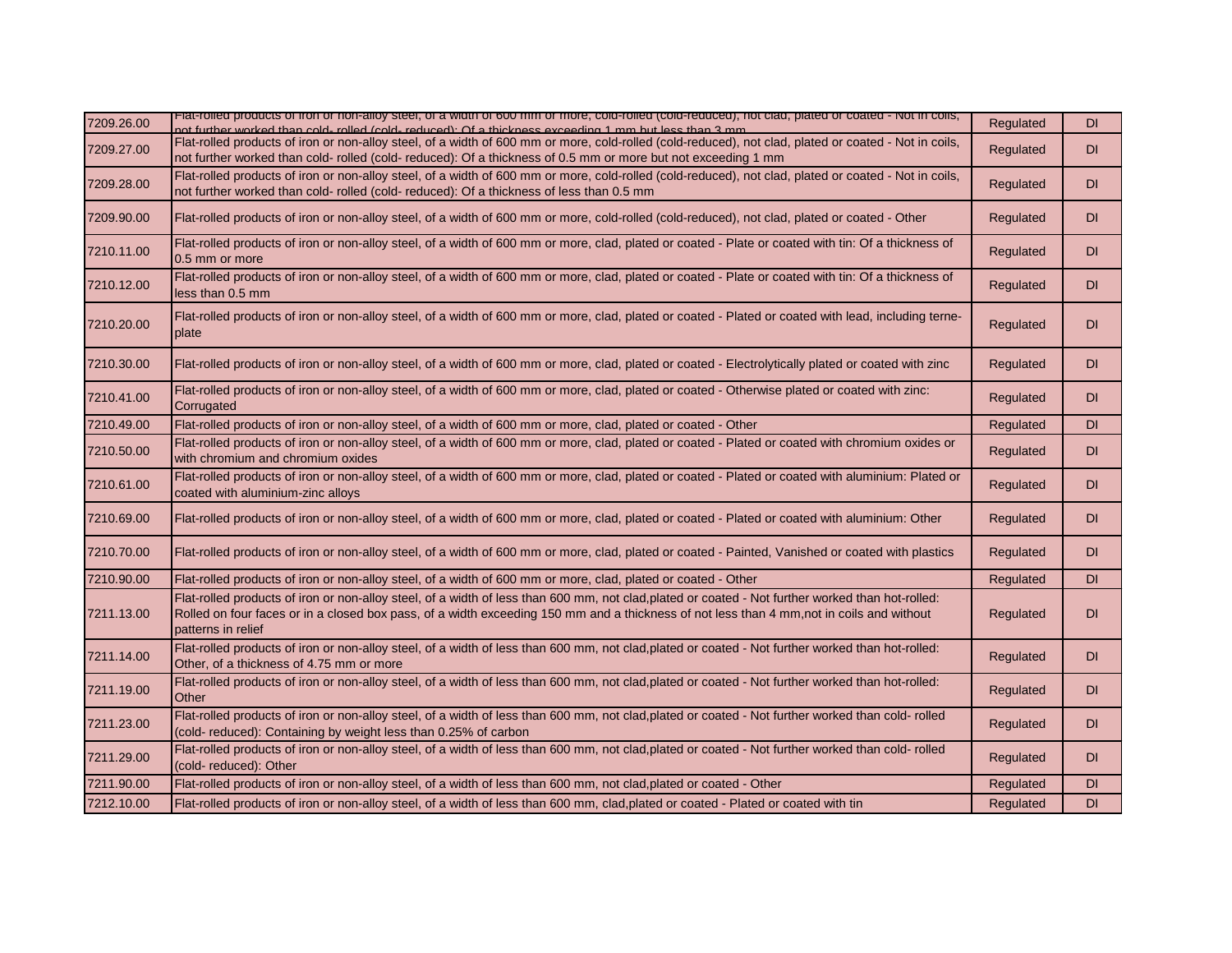| 7212.20.00 | Flat-rolled products of iron or non-alloy steel, of a width of less than 600 mm, clad, plated or coated - Electrolytically plated or coated with zinc                                    | Regulated | DI        |
|------------|------------------------------------------------------------------------------------------------------------------------------------------------------------------------------------------|-----------|-----------|
| 7212.30.00 | Flat-rolled products of iron or non-alloy steel, of a width of less than 600 mm, clad,plated or coated - Otherwise plated or coated with zinc                                            | Regulated | <b>DI</b> |
| 7212.40.00 | Flat-rolled products of iron or non-alloy steel, of a width of less than 600 mm, clad,plated or coated - Painted,varnished or coated with plastics                                       | Regulated | DI        |
| 7212.50.00 | Flat-rolled products of iron or non-alloy steel, of a width of less than 600 mm, clad,plated or coated - Otherwise plated or coated                                                      | Regulated | <b>DI</b> |
| 7212.60.00 | Flat-rolled products of iron or non-alloy steel, of a width of less than 600 mm, clad, plated or coated - Clad                                                                           | Regulated | DI        |
| 7219.14.00 | Flat-rolled products of stainless steel, of a width of 600 mm or more - Not further worked than hot-rolled, in coils: Of a thickness of less than 3<br>mm                                | Regulated | DI        |
| 7219.24.00 | Flat-rolled products of stainless steel, of a width of 600 mm or more - Not further worked than hot-rolled, not in coils: Of a thickness of less than<br>3 mm                            | Regulated | DI        |
| 7219.34.00 | Flat-rolled products of stainless steel, of a width of 600 mm or more - Not further worked than cold- rolled (cold- reduced): Of a thickness of 0.5<br>mm or more but not exceeding 1 mm | Regulated | DI        |
| 7219.35.00 | Flat-rolled products of stainless steel, of a width of 600 mm or more - Not further worked than cold- rolled (cold- reduced): Of a thickness of less<br>than 0.5 mm                      | Regulated | DI        |
| 7219.90.00 | Flat-rolled products of stainless steel, of a width of 600 mm or more - Other                                                                                                            | Regulated | DI        |
| 7220.12.00 | Flat-rolled products of stainless steel, of a width of less than 600 mm - Not further worked than hot-rolled: Of a thickness of less than 4.75 mm                                        | Regulated | DI        |
| 7220.20.00 | Flat-rolled products of stainless steel, of a width of less than 600 mm - Not further worked than cold-rolled (cold-reduced)                                                             | Regulated | DI        |
| 7220.90.00 | Flat-rolled products of stainless steel, of a width of less than 600 mm - Other                                                                                                          | Regulated | DI        |
| 7222.40.00 | Other bars and rods of stainless steel; angles, shapes and sections of stainless steel - Angles, shapes and sections                                                                     | Regulated | DI        |
| 7225.11.00 | Flat-rolled products of other alloy steel, of a width of 600 mm or more - Of silicon-electrical steel: Grain-oriented                                                                    | Regulated | <b>DI</b> |
| 7225.19.00 | Flat-rolled products of other alloy steel, of a width of 600 mm or more - Of silicon-electrical steel: Other                                                                             | Regulated | DI        |
| 7225.30.00 | Flat-rolled products of other alloy steel, of a width of 600 mm or more - Other, not further worked than hot-rolled, in coils                                                            | Regulated | DI        |
| 7225.40.00 | Flat-rolled products of other alloy steel, of a width of 600 mm or more - Other, not further worked than hot-rolled, not in coils                                                        | Regulated | DI        |
| 7225.50.00 | Flat-rolled products of other alloy steel, of a width of 600 mm or more - Other, not further worked than cold-rolled (cold-reduced)                                                      | Regulated | DI        |
| 7225.91.00 | Flat-rolled products of other alloy steel, of a width of 600 mm or more - Other: Electrolytically plated or coated with zinc                                                             | Regulated | <b>DI</b> |
| 7225.92.00 | Flat-rolled products of other alloy steel, of a width of 600 mm or more - Other: Otherwise plated or coated with zinc                                                                    | Regulated | <b>DI</b> |
| 7225.99.00 | Flat-rolled products of other alloy steel, of a width of 600 mm or more - Other: Other                                                                                                   | Regulated | <b>DI</b> |
| 7226.11.00 | Flat-rolled products of other alloy steel, of a width of less than 600 mm - Of silicon-electrical steel: Grain-oriented                                                                  | Regulated | <b>DI</b> |
| 7226.19.00 | Flat-rolled products of other alloy steel, of a width of less than 600 mm - Of silicon-electrical steel: Other                                                                           | Regulated | <b>DI</b> |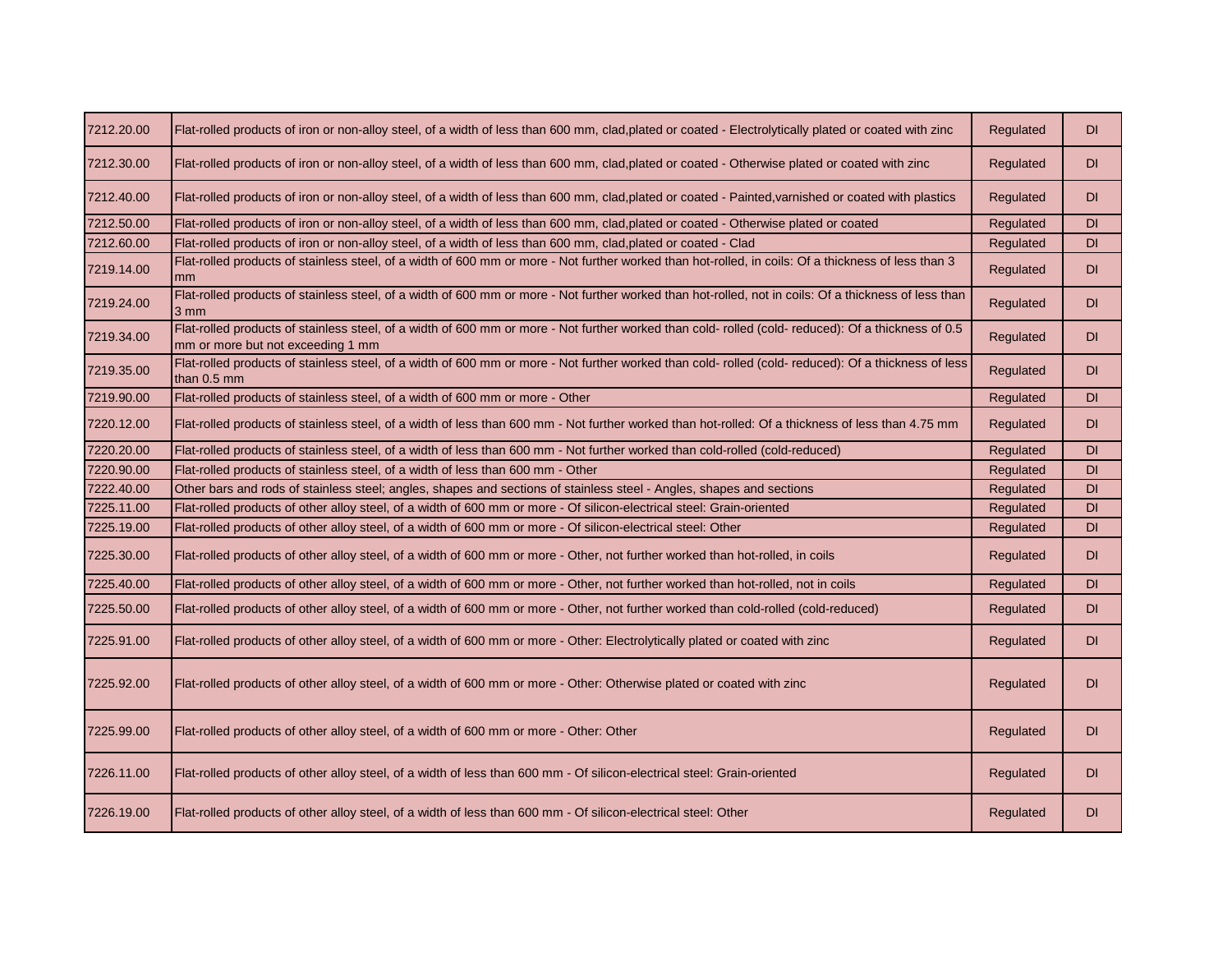| 7226.20.00 | Flat-rolled products of other alloy steel, of a width of less than 600 mm - Of high speed steel                                                                                                                                                                                                                                                                                                                                                                                                                                                             | Regulated | <b>DI</b> |
|------------|-------------------------------------------------------------------------------------------------------------------------------------------------------------------------------------------------------------------------------------------------------------------------------------------------------------------------------------------------------------------------------------------------------------------------------------------------------------------------------------------------------------------------------------------------------------|-----------|-----------|
| 7226.91.00 | Flat-rolled products of other alloy steel, of a width of less than 600 mm - Other: Not further worked than hot-rolled                                                                                                                                                                                                                                                                                                                                                                                                                                       | Regulated | <b>DI</b> |
| 7226.92.00 | Flat-rolled products of other alloy steel, of a width of less than 600 mm - Other: Not further worked than cold-rolled (cold-reduced)                                                                                                                                                                                                                                                                                                                                                                                                                       | Regulated | <b>DI</b> |
| 7226.99.00 | Flat-rolled products of other alloy steel, of a width of less than 600 mm - Other: Other                                                                                                                                                                                                                                                                                                                                                                                                                                                                    | Regulated | <b>DI</b> |
| 7308.90.10 | Structures (excluding prefabricated buildings of heading 94.06) and parts of structures (for example, bridges and bridge-sections, lock-gates,<br>towers, lattice masts, roofs, roofing frame-works, doors and windows and their frames and thresholds for doors, shutters, balustrades, pillars<br>and columns), of iron or steel; plates, rods, angles, shapes, sections, tubes and the like, prepared for use in structures, of iron or steel - Other:<br>Roofing tiles coated with acrylic paint and the weather side coated with natural sand granules | Regulated | <b>DI</b> |
| 8507.10.00 | Electric accumulators, including separators therefor, whether or not rectangular (including square) - Lead-acid, of a kind used for starting piston<br>engines                                                                                                                                                                                                                                                                                                                                                                                              | Regulated | DI        |
| 8507.20.00 | Electric accumulators, including separators therefor, whether or not rectangular (including square) - Other lead-acid accumulators                                                                                                                                                                                                                                                                                                                                                                                                                          | Regulated | <b>DI</b> |
| 8507.30.00 | Electric accumulators, including separators therefor, whether or not rectangular (including square) - Nickel-cadmium                                                                                                                                                                                                                                                                                                                                                                                                                                        | Regulated | <b>DI</b> |
| 8507.40.00 | Electric accumulators, including separators therefor, whether or not rectangular (including square) - Nickel-iron                                                                                                                                                                                                                                                                                                                                                                                                                                           | Regulated | <b>DI</b> |
| 8507.50.00 | Electric accumulators, including separators therefor, whether or not rectangular (including square) - Nickel-metal hydride                                                                                                                                                                                                                                                                                                                                                                                                                                  | Regulated | <b>DI</b> |
| 8507.60.00 | Electric accumulators, including separators therefor, whether or not rectangular (including square) - Lithium-ion                                                                                                                                                                                                                                                                                                                                                                                                                                           | Regulated | <b>DI</b> |
| 8507.80.00 | Electric accumulators, including separators therefor, whether or not rectangular (including square) - Other accumulators                                                                                                                                                                                                                                                                                                                                                                                                                                    | Regulated | <b>DI</b> |
| 8544.11.00 | Insulated (including enamelled or anodised) wire, cable (including co-axial cable) and other insulated electric conductors, whether or not fitted<br>with connectors; optical fibre cables, made up of individually sheathed fibres, whether or not assembled with electric conductors or fitted with<br>connectors - Winding wire: Of copper                                                                                                                                                                                                               | Regulated | <b>DI</b> |
| 8544.19.00 | Insulated (including enamelled or anodised) wire, cable (including co-axial cable) and other insulated electric conductors, whether or not fitted<br>with connectors; optical fibre cables, made up of individually sheathed fibres, whether or not assembled with electric conductors or fitted with<br>connectos - Winding wire: Other                                                                                                                                                                                                                    | Regulated | <b>DI</b> |
| 8544.20.00 | Insulated (including enamelled or anodised) wire, cable (including co-axial cable) and other insulated electric conductors, whether or not fitted<br>with connectors; optical fibre cables, made up of individually sheathed fibres, whether or not assembled with electric conductors or fitted with<br>connectors - Co-axial cable and other co-axial electric conductors                                                                                                                                                                                 | Regulated | <b>DI</b> |
| 8544.30.00 | Insulated (including enamelled or anodised) wire, cable (including co-axial cable) and other insulated electric conductors, whether or not fitted<br>with connectors; optical fibre cables, made up of individually sheathed fibres, whether or not assembled with electric conductors or fitted with<br>connectors - Ignition wiring sets and other wiring sets of a kind used in vehicles, aircraft or ships                                                                                                                                              | Regulated | <b>DI</b> |